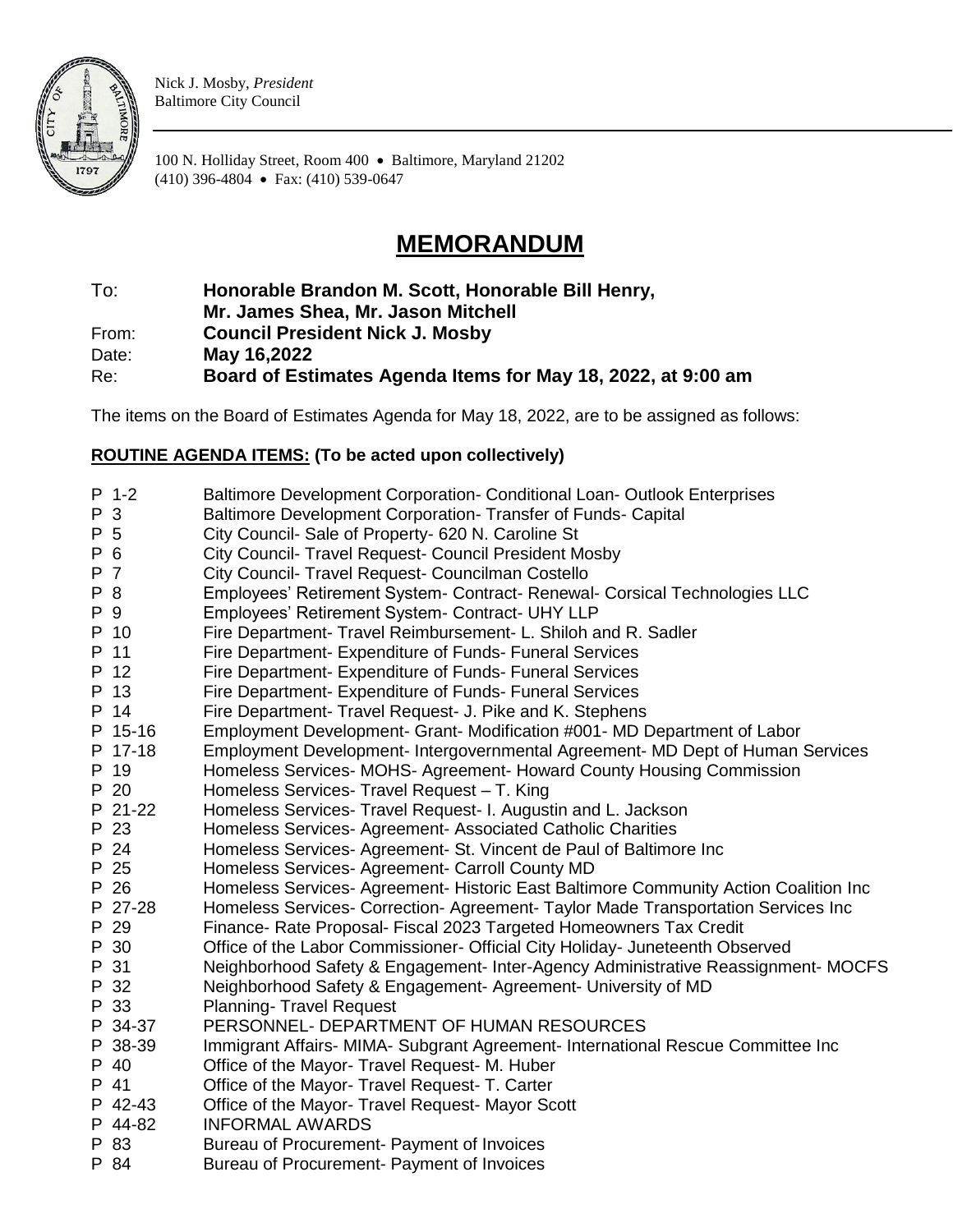BOE PUBLIC SESSION May,18 2022 Page **2** of **4**

P 85 Bureau of Procurement- Payment of Invoices P 86 Bureau of Procurement- Payment of Invoices P 87 Bureau of Procurement- Payment of Invoices P 88 Bureau of Procurement- Payment of Invoices P 89 Bureau of Procurement- Payment of Invoices P 90 Bureau of Procurement- Payment of Invoices P 91 Bureau of Procurement- Payment of Invoices P 92-93 Recovery Programs- MORP- Grant- ARPA- CASH Campaign of Maryland, Inc P 94-95 Recreation and Parks- BCRP- MOU- Amendment 1- Baltimore Civic Fund/Family League of Baltimore P 96 Recreation and Parks- BCRP- Task Assignment- Proj 1317 Task #004- Unknown Studio P 97 Recreation and Parks- BCRP- Transfer of Funds P 98 Recreation and Parks- BCRP- Extra Work Order #17- RP17807-Plano-Coudon P 99 Police Department- BPD- Intergovernmental Agreement- SAO -JAG 15 Grant P 100 Police Department- BPD- Intergovernmental Agreement- DHCD- JAG 15 Grant P 101-102 Police Department- BPD- Grant Award- No Cost Extension- US Dept of Justice P 103 Transportation- DOT- Grant- Amendment #1 and 2- University of MD P 104 Transportation- DOT- MOU- Amendment #1- Historic Ships in Baltimore, Inc P 105 Transportation- DOT- License Agreement- MD Stadium Authority- Snow Removal P 106 Transportation- DOT- MOU- Pigtown Main Street Inc P 107 Transportation- DOT- Task Assignment- Mead & Hunt P 108 Transportation- DOT- Transfer of Funds P 109 Transportation- DOT- Minor Privilege Permit Applications P 110 Transportation- DOT- Agreement- Amendment 1- Time Extension- Univ of MD P 111-112 Real Estate- Agreement of Sale- Hanover & Barney- Alta Fed Hill II OZ Holdings P 113 Real Estate- DORE- Lease- 2446 Washington Blvd- Access Art Inc P 114-115 Real Estate- DORE Space Utilization- Lease- BCHD- 901 Newkirk P 116 Public Works- DPW- Transfer of Funds P 117 Public Works- DPW- Transfer of Funds P 118-119 Public Works- DPW- WC 1404- Change Order #2 & Transfer of Funds- RE Harrington P 120 Public Works- DPW- Transfer of Funds P 121-122 Public Works- DPW- Expenditure of Funds- Water Environment Federation- Membership P 123 Public Works- DPW- Task Assignment- Johnson Mirmiran & Thompson Inc P 127-128 Public Works- DPW- Contract- Change Order #2 & Transfer of Funds WC 1403 Metra Ind P 129 Public Works- DPW- Transfer of Funds-WC 1403 Water Infrastructure P 130 Children and Family Services- MOCFS- Grant Award- No Cost Extension- MD State Dept of Education P 131 BCHD- Agreement- Johns Hopkins Univ- (USHINE) STD Research P 132 BCHD- Agreement- AIDS Healthcare Foundation- HIV Support Services P 133 BCHD- Agreement- Park West Health Systems Inc- HIV Health Services P 134 BCHD- Agreement- JHU Bloomberg School- HIV Early Intervention Services P 135 BCHD- Agreement- JHU School of Medicine- HIV Support Services P 136 BCHD- Agreement- Johns Hopkins Univ- Medical Transport Services P 137 BCHD- Agreement- JHU School of Medicine- HIV Support Services P 138 BCHD- Agreement- Emergency- UMBC Emergency Health Services P 139 BCHD- Agreement- No Boundaries Coalition- Maternal Child Health P 140 BCHD- Agreement- Consultant- Roxana Feenster P 141 BCHD- Agreement- Consultant- Donald Wright P 142 BCHD- Grant- Sinai/LifeBridge- Virtual Supermarket P 143 BCHD- Grant Award- MD Dept of Aging- State Allocations P 144 BCHD- Grant Award- 2<sup>nd</sup> Notice- Md Dept of Aging- Senior Health Insurance P 145-146 BCHD- Grant Award-  $2^{nd}$  and  $3^{rd}$  Notifications- MD Dept of Aging P 147 BCHD- Grant Award- UFD FY22- MD Dept of Health P 148 DHCD- Grant- CCG- Greater Baybrook Alliance P 149 DHCD- Grant- CCG- Coldstream Homestead Montebello Comm Corp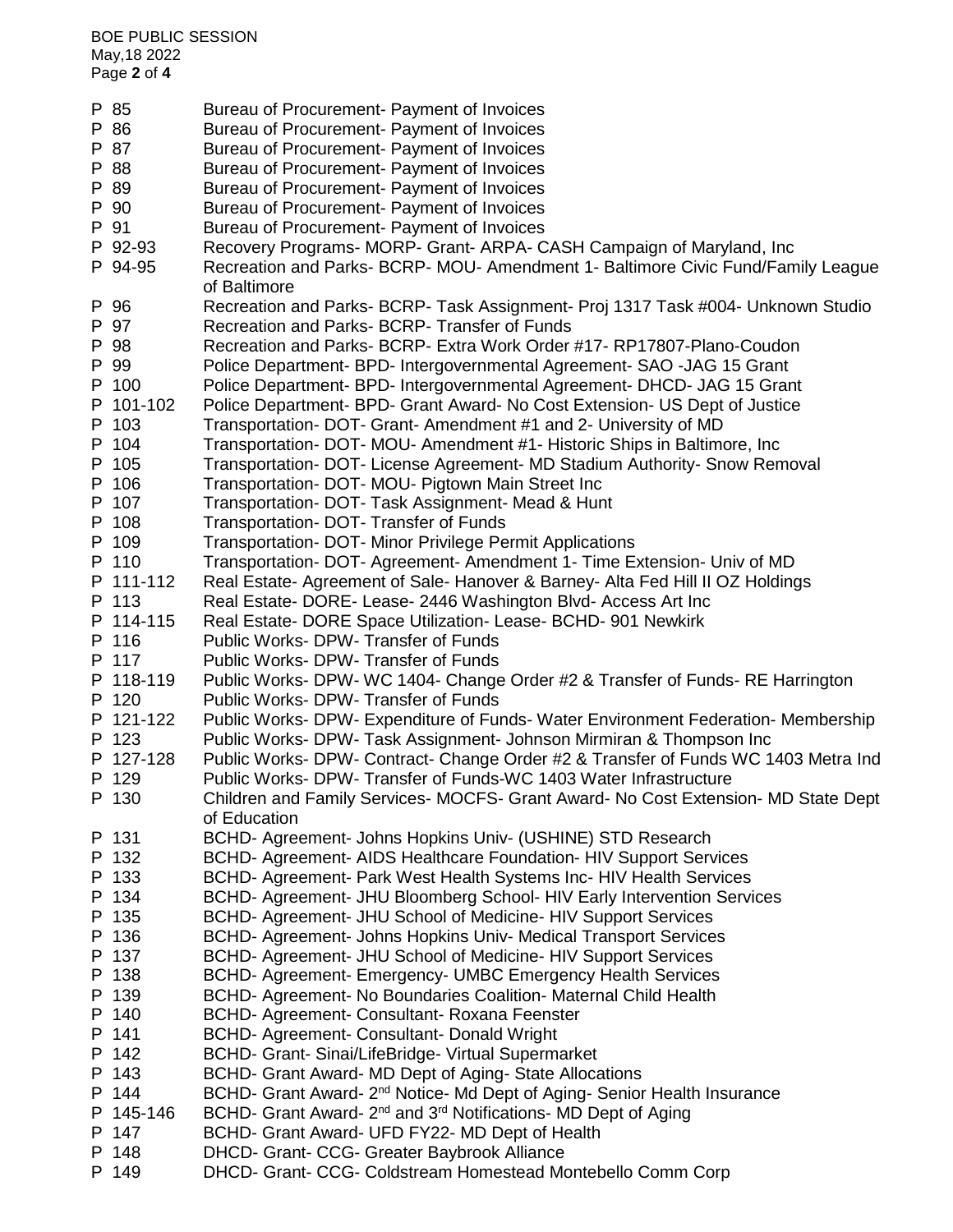BOE PUBLIC SESSION May,18 2022 Page **3** of **4**

| MONLDOUTINE ACENDA ITEMS: (To be seted upon individually) |                                                                                               |  |  |
|-----------------------------------------------------------|-----------------------------------------------------------------------------------------------|--|--|
| P 208                                                     | <b>CLOSING</b>                                                                                |  |  |
| P 200-208                                                 | RECOMMENDATIONS FOR CONTRACT AWARDS/REJECTIONS                                                |  |  |
| P 199                                                     | DHCD- Travel- M. Green- Annual Government Finance Officers Association Conference             |  |  |
| P 198                                                     | DHCD- Transfer of Funds- Capital- Project CORE Relocation Funding                             |  |  |
| P 197                                                     | DHCD- Transfer of Funds- Capital- Property Stabilization and Maintenance Citywide             |  |  |
| P 196                                                     | DHCD- Transfer of Funds- Capital- Park Heights Impact Area                                    |  |  |
| P 195                                                     | DHCD- Transfer of Funds- Capital- Affordable Housing Trust Fund                               |  |  |
| P 194                                                     | DHCD- Property Acquisition- LDA Side Yard- 1113 Edmondson Ave                                 |  |  |
| P 192-193                                                 | DHCD- Property Acquisition- Donation- 1014, 1016, 1036, 10148 Brentwood Ave                   |  |  |
| P 190-191                                                 | DHCD- Property Acquisition- Donation- 1604 N. Regester Street- Leasehold Interest             |  |  |
| P 189                                                     | DHCD- Property Acquisition- Donation- 334 S. Stricker St                                      |  |  |
|                                                           | <b>Rent Interest</b>                                                                          |  |  |
| P 188                                                     | DHCD- Property Acquisition- Condemnation/Redemption- 4834 Park Heights Ave- Ground            |  |  |
|                                                           | Interest                                                                                      |  |  |
| P 186-187                                                 | DHCD- Property Acquisition- Option to Purchase- 1720 W. Lanvale St Ground Rent                |  |  |
|                                                           | Interest                                                                                      |  |  |
| P 184-185                                                 | DHCD- Property Acquisition- Option to Purchase- 1717 W. Lafayette Ave Ground Rent             |  |  |
|                                                           | DHCD- Property Acquisition- Option to Purchase- 1711 W. Lafayette Ave Ground Rent<br>Interest |  |  |
| P 182-183                                                 | Interest                                                                                      |  |  |
| P 180-181                                                 | DHCD- Property Acquisition- Option to Purchase- 1701 W. Lafayette Ave Ground Rent             |  |  |
| P 178-179                                                 | DHCD- Property Acquisition- Option to Purchase- 816 N. Mount St Ground Rent Interest          |  |  |
|                                                           | DHCD- Property Acquisition- 506 & 508 North Ave Fee Simple                                    |  |  |
| P 177                                                     | DHCD- Property Acquisition- 319-323 N. Schroeder St                                           |  |  |
| P 176                                                     |                                                                                               |  |  |
| P 175                                                     | DHCD- MOU- Amended & Restated- Modification 2- Project CORE- Demolition &<br>Stabilization    |  |  |
| P 173-174                                                 | DHCD- Loan- Section 108- Chick Webb Rec Center Redevelopment & Expansion                      |  |  |
| P 172                                                     | DHCD- Lease Extension- Redwood Apartments Air Parcel                                          |  |  |
|                                                           | DHCD- Lease- 1800 Blk of Lorman & Kavanaugh- Intersection of Change Inc                       |  |  |
| P 170-171                                                 |                                                                                               |  |  |
| P 169                                                     | DHCD- Grant Award- US Housing and Urban Development- Healthy Homes                            |  |  |
| P 168                                                     | DHCD- Grant- CDBG- Southwest Partnership Inc                                                  |  |  |
| P 167                                                     | DHCD- Grant- CDBG- Southeast Community Development Corp                                       |  |  |
| P 166                                                     | DHCD- Grant- CDBG- Reinvestment Fund Inc                                                      |  |  |
| P 165                                                     | DHCD- Grant- CDBG- Public Justice Center Inc                                                  |  |  |
| P 164                                                     | DHCD- Grant- CDBG- Neighborhood Housing Services                                              |  |  |
| P 163                                                     | DHCD- Grant- CDBG- Living Classrooms Foundations Inc (Clean & Board)                          |  |  |
| P 162                                                     | DHCD- Grant- CDBG- Living Classrooms Foundations Inc Adult Resources                          |  |  |
| P 161                                                     | DHCD- Grant- CDBG- Latino Economic Development Corp                                           |  |  |
| P 160                                                     | DHCD- Grant- CDBG- Intersection of Change Inc                                                 |  |  |
| P 159                                                     | DHCD- Grant- CDBG- HARBEL Community Organization                                              |  |  |
| P 158                                                     | DHCD- Grant- CDBG-Habitat for Humanity of the Chesapeake Inc                                  |  |  |
| P 157                                                     | DHCD- Grant- CDBG- Govans Ecumenical Development Corp                                         |  |  |
| P 156                                                     | DHCD- Grant- CDBG- Franciscan Center                                                          |  |  |
| P 155                                                     | <b>DHCD- Grant- CDBG- Civic Works</b>                                                         |  |  |
| P 154                                                     | DHCD- Grant- CDBG- Baltimore Office of Promotions and the Arts                                |  |  |
| P 153                                                     | DHCD- Grant- CDBG- Belair Edison Neighborhood Inc                                             |  |  |
| P 152                                                     | DHCD- Grant- CCG- Neighborhood Housing Services (NHS)                                         |  |  |
| P 151                                                     | DHCD- Grant- CCG- Habitat for Humanity                                                        |  |  |
| P 150                                                     | DHCD- Grant- CCG- Harwood Community Assoc                                                     |  |  |
|                                                           |                                                                                               |  |  |

## **NON-ROUTINE AGENDA ITEMS: (To be acted upon individually)**

P 4 Audits- Audit Report- Biennial Performance- Mayors Office of Homeless Services

P 124-126 Public Works- DPW- 10-Yr Solid Waste Management Plan- Public Hearing